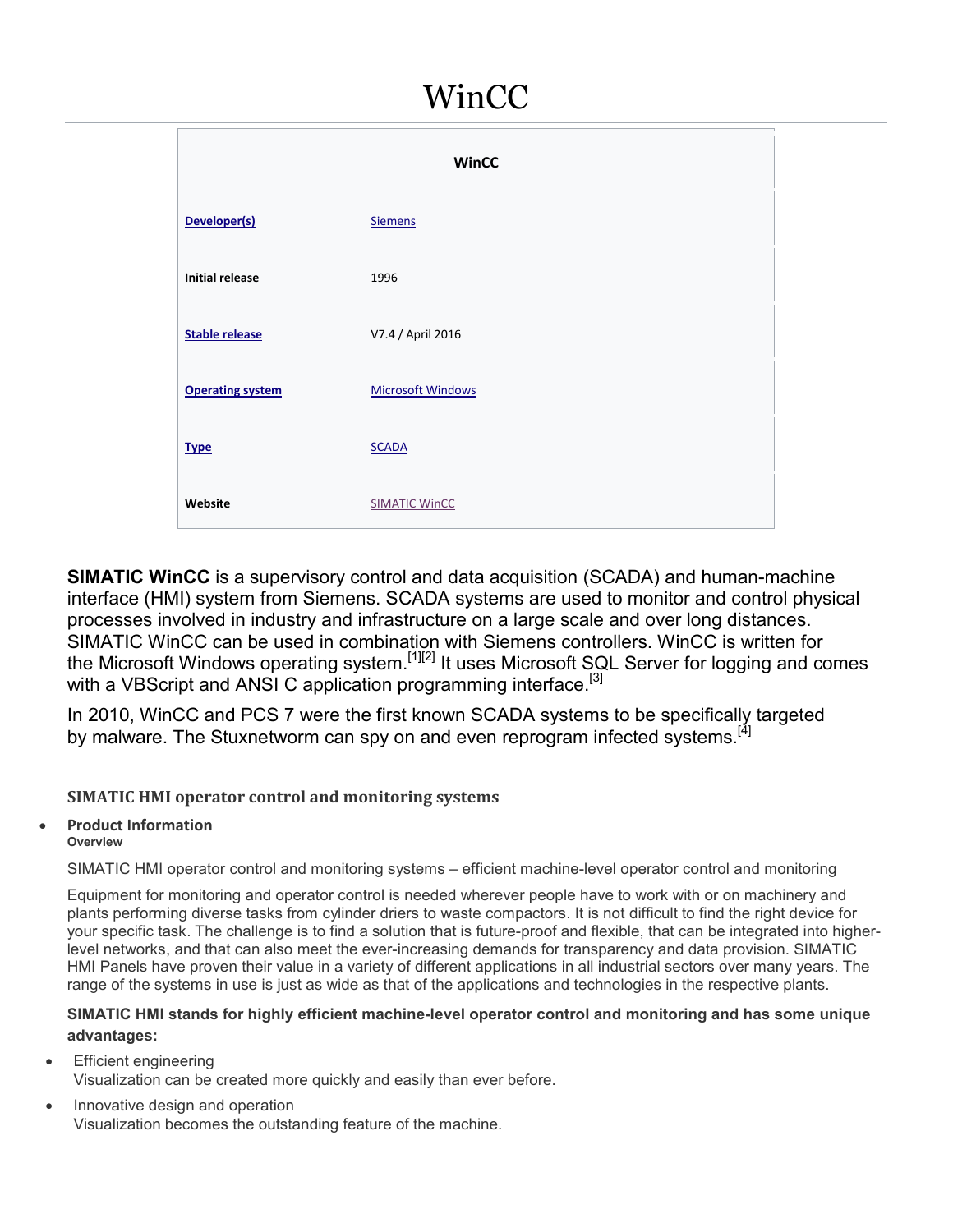- Brilliant HMI operator panels The right operator panel for every application.
- Backup with security Protection for investments and know-how, secure operation.
- Commissioning in the fast lane Lose no time with testing and servicing.
- Openness with PC-based For flexible, independent applications

#### http://www.siemens.com/hmi

SIMATIC HMI software – a lot more than just visualization software

With the SIMATIC WinCC (TIA Portal), SIMATIC WinCC and SIMATIC WinCC Open Architecture product families, SIMATIC HMI covers the entire engineering and visualization software spectrum for the human machine interface.

- Almost the entire range of SIMATIC operator panels can be configured with SIMATIC WinCC (TIA Portal), the successor to SIMATIC WinCC flexible. The functionality covers both visualization tasks at machine level and SCADA applications on PC-based multi-user systems.
- The current version 7.4 of SIMATIC WinCC is available for extremely complex process visualization tasks and SCADA applications, e.g. taking account of redundant solutions and vertical integration all the way to plant intelligence solutions.
- Ultimately, SIMATIC WinCC Open Architecture addresses applications that require extensive customer-specific adaptations or manage large and/or complex applications, as well as projects that demand special system requirements and functions.

#### http://www.siemens.com/hmi-software

SIMATIC HMI – brilliant and rugged operator panel

### **Basic HMI – for the entry level**

• Key Panels

Pre-assembled and ready for installation, for conventional operator panels. No configuration required with WinCC! http://www.siemens.com/key-panels

 Basic Panels The entry level series for simple HMI applications. http://www.siemens.com/basic-panels

#### **Panel-based HMI Advanced - for more sophistication**

- Comfort Panels High-end functionality for demanding indoor and outdoor HMI applications. http://www.siemens.com/comfort-panels
- Mobile Panels Portable HMI operator panels for mobile deployment on site. http://www.siemens.com/mobile-panels Individual HMI devices in customized versions

http://www.siemens.com/customized-automation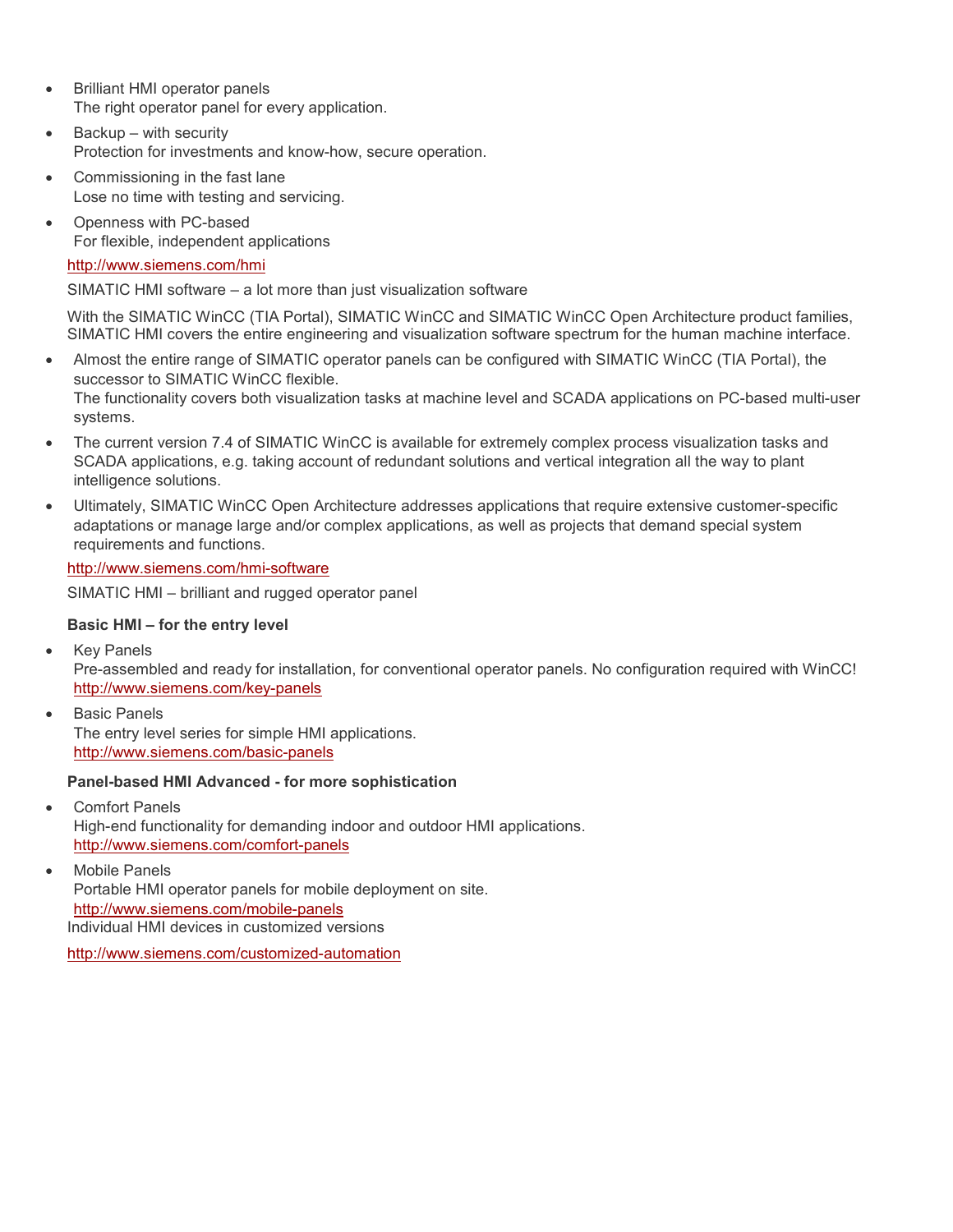

#### **Control system optimizes the productivity of a hot dip galvanizing plant**

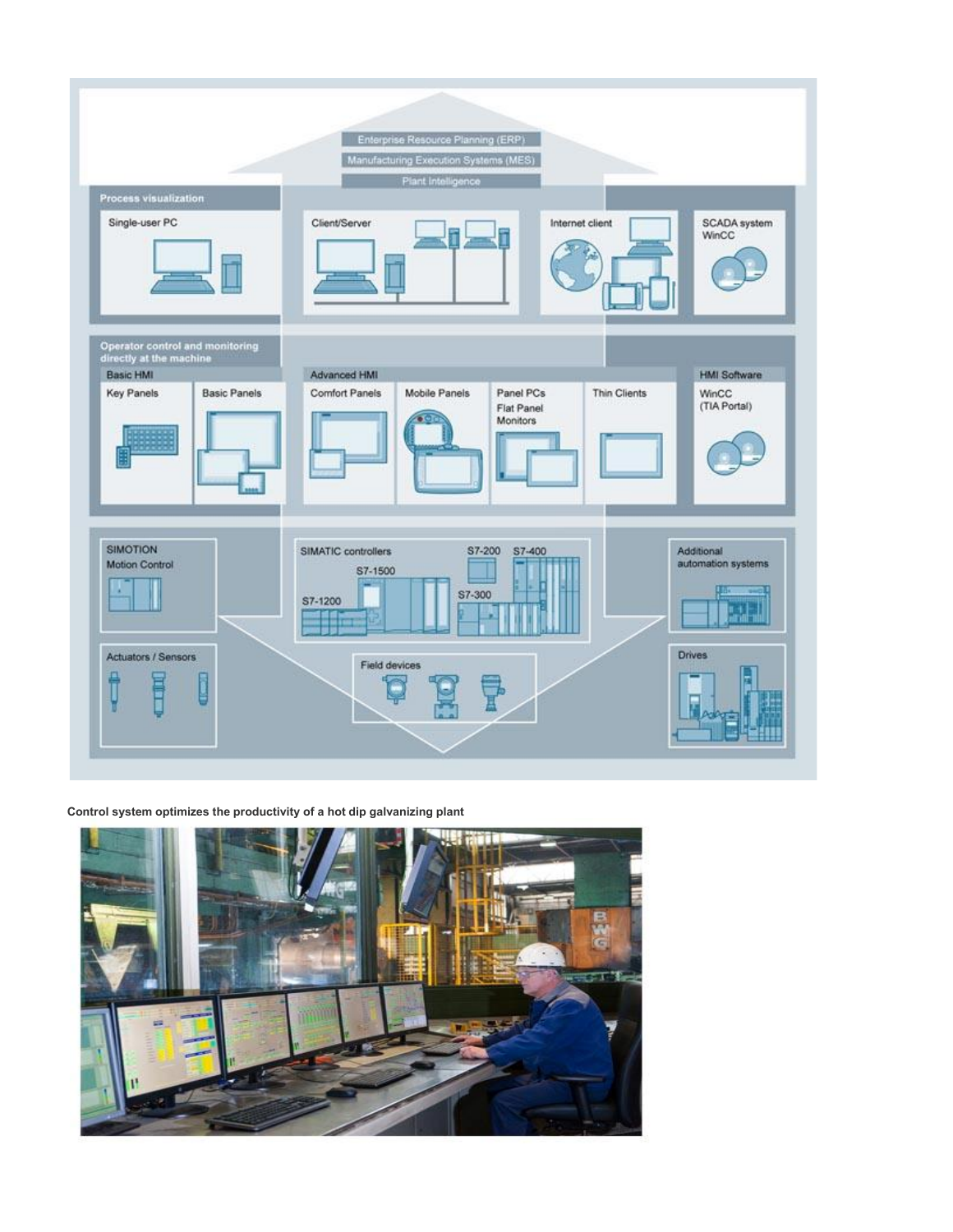#### Reference: V7 Control room

As semi-finished products, galvanized steel sheets play a key role in industrial production, such as car manufacturing. One proven method of protecting steel sheets from rust is the application of a zinc coating in a hot dip galvanizing process, in which strips of sheet steel are drawn through a bath containing liquid zinc. Plants for this process are complex and in continuous operation, thus placing high demands on the process control system and the hardware used.

Advantages of the SIMATIC SCADA system and SIMATIC IPC solution:

- SIMATIC WinCC V7 SCADA control system whose scalability and openness also permits the implementation of future functional expansions.
- Redundant setup of the control system and operating stations with industry-compatible SIMATIC industrial PCs and Thin Clients.
- Optimum overview thanks to multi-monitor solution in the control room and more than 27 operating stations throughout the plant and production hall.
- Availability of the production data over a long period in SIMATIC Process Historian for reasons of traceability.
- Increased productivity using long-term analyses of plant availability, productivity, energy consumption and quality.
- More effective support and shorter downtimes thanks to fast, web-based access to plants with the SIMATIC WinCC WebNavigator.



SIMATIC WinCC V7 SCADA system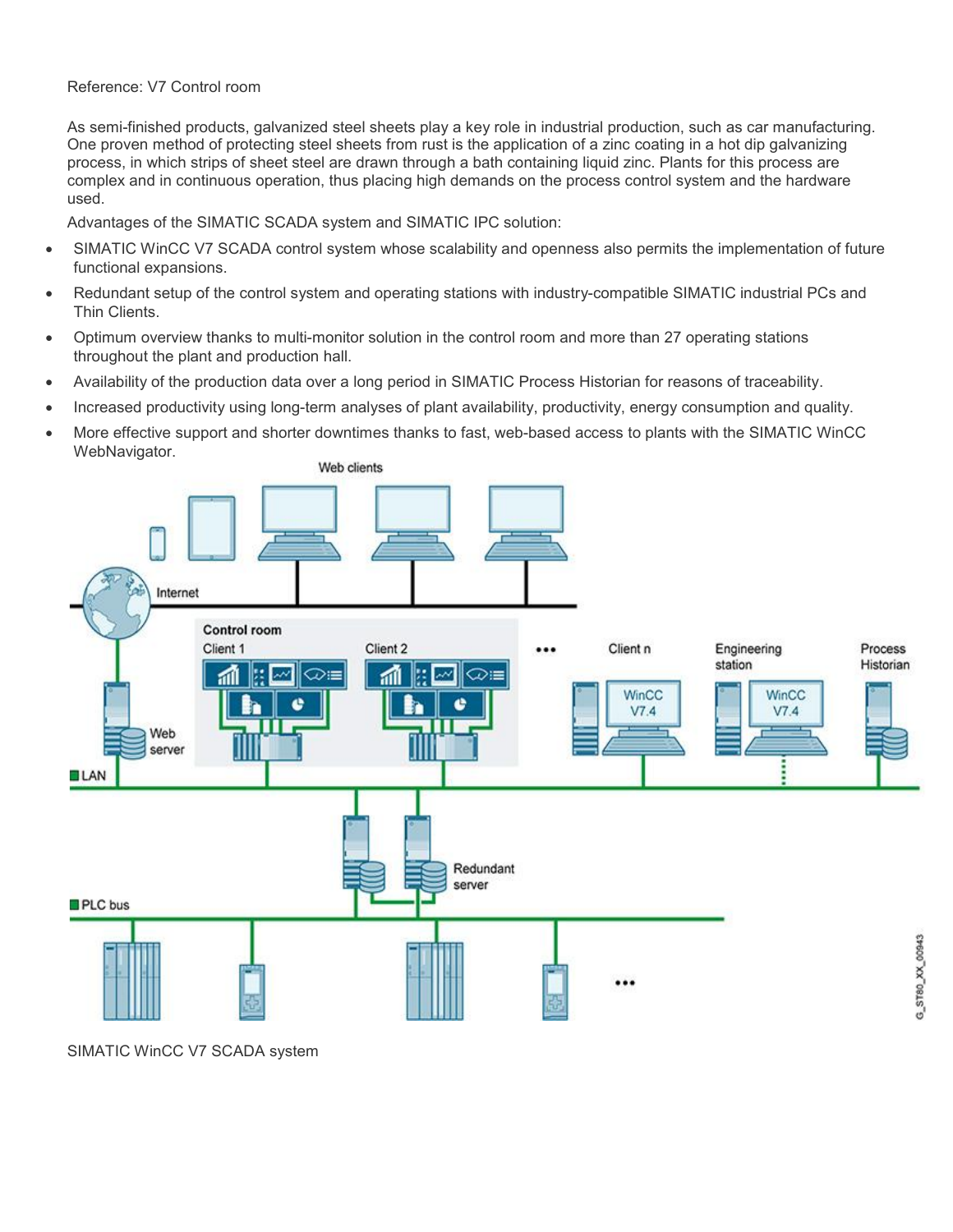**Modernization of a plant in the food and beverage industry on the basis of an integrated automation and visualization solution**



WinCC Professional reference

The modernization involved equipping 3 production lines with an expanded SCADA system, a new control architecture, converters and motor starters. The project was implemented smoothly, and the integrated hardware and software solution with the TIA Portal enabled the simplification of the engineering process.

Advantages of the solution with the SIMATIC SCADA system WinCC Professional in the TIA Portal, S7-1500 and SIMATIC IPC:

- Simplified application engineering
- Efficient monitoring of the production lines enables the optimal path through the production to be defined for each batch.
- Increased productivity
- Simple and intuitive operation implemented thanks to good visual support
- **•** Better control of the motors involved with the process
- Integration of the production data into the existing ERP system
- Faults in the current process can be easily localized

**Tunnel control system for the longest railway tunnel in the world**